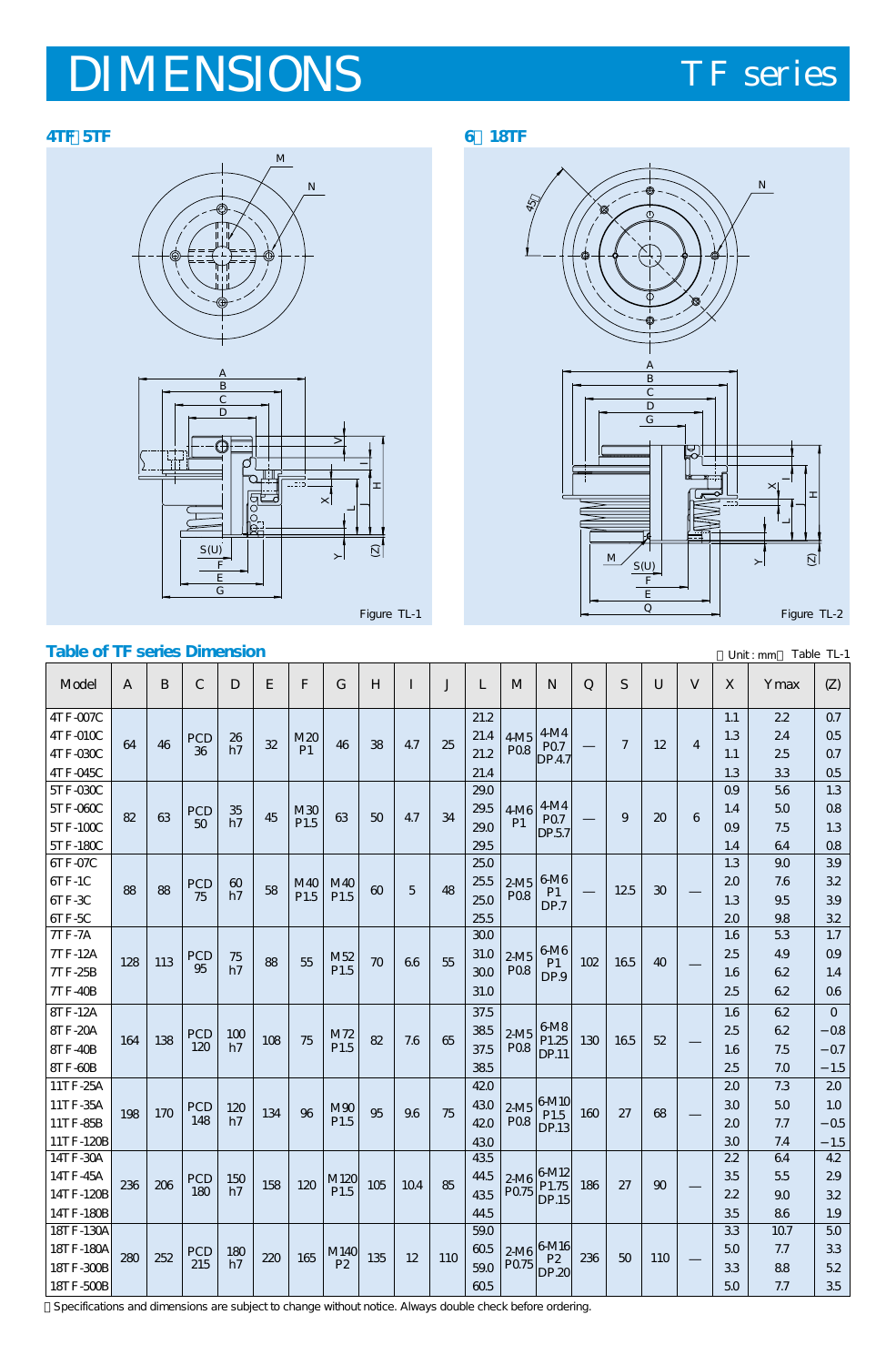# IMENSIONS TC series

### **4TC・5TC 6~18TC**

M N







| <b>Table of TC series Dimension</b><br>Unit: mm |              |     |               |     |     |                  |        |     |              |              |      |                   | Table TL-2                     |              |              |              |          |     |                |      |                |
|-------------------------------------------------|--------------|-----|---------------|-----|-----|------------------|--------|-----|--------------|--------------|------|-------------------|--------------------------------|--------------|--------------|--------------|----------|-----|----------------|------|----------------|
| Model                                           | $\mathbf{A}$ | B   | $\mathcal{C}$ | D   | E   | F                | G      | H   | $\mathbf{I}$ | $\mathbf{J}$ | L    | M                 | N                              | $\mathsf{Q}$ | <sub>S</sub> | U            | $\Omega$ | V   | X              | Ymax | (Z)            |
| 4TC-007C                                        |              |     |               |     |     |                  |        |     |              |              | 7.6  |                   |                                |              |              |              |          |     | Q <sub>7</sub> | 27   | Q6             |
| $4TC-010C$                                      | 64           | 52  | PCD           | 34  | 32  | M20              | 5      | 28  | 27           | 20.5         | 80   | 4M5               | 4M4                            |              | 7            | 15           | 27       | 45  | 1.1            | 30   | Q2             |
| 4TC-030C                                        |              |     | 40            | H7  |     | P1               |        |     |              |              | 7.6  | <b>PO8</b>        | P <sub>O</sub> 7<br>DP.5       |              |              |              |          |     | Q <sub>7</sub> | 33   | Q6             |
| 4TC-045C                                        |              |     |               |     |     |                  |        |     |              |              | 80   |                   |                                |              |              |              |          |     | 1.1            | 40   | Q <sub>2</sub> |
| 5TC-030C                                        |              |     |               |     |     |                  |        |     |              |              | 131  |                   |                                |              |              |              |          |     | 06             | 54   | Q <sub>3</sub> |
| 5TC-060C                                        | 82           | 71  | PCD           | 46  | 45  | M30              | $\tau$ | 40  | 39           | 30           | 137  | 4M6               | 4M <sub>4</sub>                |              | 9            | 22           | 36       | 5.5 | 1.2            | 65   | 0 <sub>3</sub> |
| $5T$ C- $100C$                                  |              |     | 55            | H7  |     | P <sub>1.5</sub> |        |     |              |              | 131  | P <sub>1</sub>    | P <sub>07</sub><br>DP.7        |              |              |              |          |     | 06             | 7.6  | Q <sub>3</sub> |
| 5TC-180C                                        |              |     |               |     |     |                  |        |     |              |              | 137  |                   |                                |              |              |              |          |     | 1.2            | 80   | 0.3            |
| 6TC-O6C                                         |              |     |               |     |     |                  |        |     |              |              | 185  |                   |                                |              |              |              |          |     | 1.4            | 87   | 32             |
| $6T C-1C$                                       | 93           | 95  | PCD           | 50  | 58  | M40              | 9      | 52  |              | 40           | 190  | $2-M5$            | <b>8M6</b>                     |              | 125          | 30           |          |     | 22             | 5.7  | 28             |
| $6TC-3C$                                        |              |     | $70^{\circ}$  | H7  |     | P <sub>1.5</sub> |        |     |              |              | 185  | <b>PO8</b>        | P1<br>DP.9                     |              |              |              |          |     | 1.4            | 100  | 32             |
| $6TC-5C$                                        |              |     |               |     |     |                  |        |     |              |              | 190  |                   |                                |              |              |              |          |     | 22             | 96   | 28             |
| 7TC-6A                                          |              |     |               |     |     |                  |        |     |              |              | 300  |                   |                                |              |              |              |          |     | 1.6            | 64   | 20             |
| <b>7TC-10A</b>                                  | 128          | 116 | PCD           | 70  | 88  | 55               | 10     | 65  |              | 52           | 31.0 | $2-M5$            | <b>8M8</b><br>P1.25            | 102          | 165          | 40           |          |     | 26             | 7.1  | Q <sub>9</sub> |
| <b>7TC-20B</b>                                  |              |     | 90            | H7  |     |                  |        |     |              |              | 300  | <b>PO8</b>        | <b>DP.10</b>                   |              |              |              |          |     | 1.6            | 64   | 1.7            |
| <b>7TC-35B</b>                                  |              |     |               |     |     |                  |        |     |              |              | 31.0 |                   |                                |              |              |              |          |     | 26             | 62   | Q6             |
| <b>8TC-12A</b>                                  |              |     |               |     |     |                  |        |     |              |              | 35.0 |                   |                                |              |              |              |          |     | 1.7            | 10.8 | 25             |
| <b>8TC-15A</b>                                  |              |     | PCD           | 90  |     |                  |        |     |              |              | 360  | $2-M5$            | <b>8M8</b>                     |              |              |              |          |     | 27             | 59   | 1.6            |
| 8TC-35B                                         | 164          | 142 | 110           | H7  | 108 | 75               | 12     | 75  |              | $60^{\circ}$ | 35.0 | <b>PO8</b>        | P1.25<br><b>DP.12</b>          | 130          | 165          | 52           |          |     | 1.7            | 69   | 1.8            |
| <b>8TC-45B</b>                                  |              |     |               |     |     |                  |        |     |              |              | 360  |                   |                                |              |              |              |          |     | 27             | 57   | 09             |
| 11TC-20A                                        |              |     |               |     |     |                  |        |     |              |              | 41.5 |                   |                                |              |              |              |          |     | 20             | 10.8 | 24             |
| 11TC-35A                                        |              |     | PCD           | 110 |     |                  |        |     |              |              | 430  |                   | $2M5$ $8M10$                   |              |              |              |          |     | 32             | 11.2 | 1.0            |
| 11TC-65B                                        | 198          | 176 | 130           | H7  | 134 | 96               | 16     | 90  |              | 70           | 41.5 | <b>PO8</b>        | P <sub>1.5</sub><br>DP.16      | 160          | 27           | 68           |          |     | 20             | 7.4  | Q <sub>1</sub> |
| 11TC-100B                                       |              |     |               |     |     |                  |        |     |              |              | 430  |                   |                                |              |              |              |          |     | 32             | 67   | 1.5            |
| 14TC-30A                                        |              |     |               |     |     |                  |        |     |              |              | 440  |                   |                                |              |              |              |          |     | 21             | 7.5  | 45             |
| 14TC-45A                                        | 236          | 208 | PCD           | 130 | 158 | 120              | 16     | 100 |              | $80^{\circ}$ | 440  |                   | $2M6$ $8M12$<br>P1.75          | 186          | 27           | $90^{\circ}$ |          |     | 37             | 60   | 45             |
| 14TC-130B                                       |              |     | 160           | H7  |     |                  |        |     |              |              | 440  | P <sub>0.75</sub> | DP.16                          |              |              |              |          |     | 21             | 100  | 35             |
| 14TC-200B                                       |              |     |               |     |     |                  |        |     |              |              | 440  |                   |                                |              |              |              |          |     | 37             | 10.2 | 35             |
| 18TC-160A                                       |              |     |               |     |     |                  |        |     |              |              | 59.0 |                   |                                |              |              |              |          |     | 37             | 125  | 48             |
| 18TC-250A                                       | 285          | 285 | PCD           | 170 | 220 | 170              | 18     | 130 |              | 108          | 59.0 |                   | 2-M6 8-M16                     | 236          | 50           | 130          |          |     | 62             | 83   | 50             |
| 18TC-380B                                       |              |     | 220           | H7  |     |                  |        |     |              |              | 59.0 | P0.75             | P <sub>2</sub><br><b>DP.18</b> |              |              |              |          |     | 37             | 80   | 50             |
| 18TC-500B                                       |              |     |               |     |     |                  |        |     |              |              | 59.0 |                   |                                |              |              |              |          |     | 62             | 65   | 5.2            |

Specifications and dimensions are subject to change without notice. Always double check before ordering.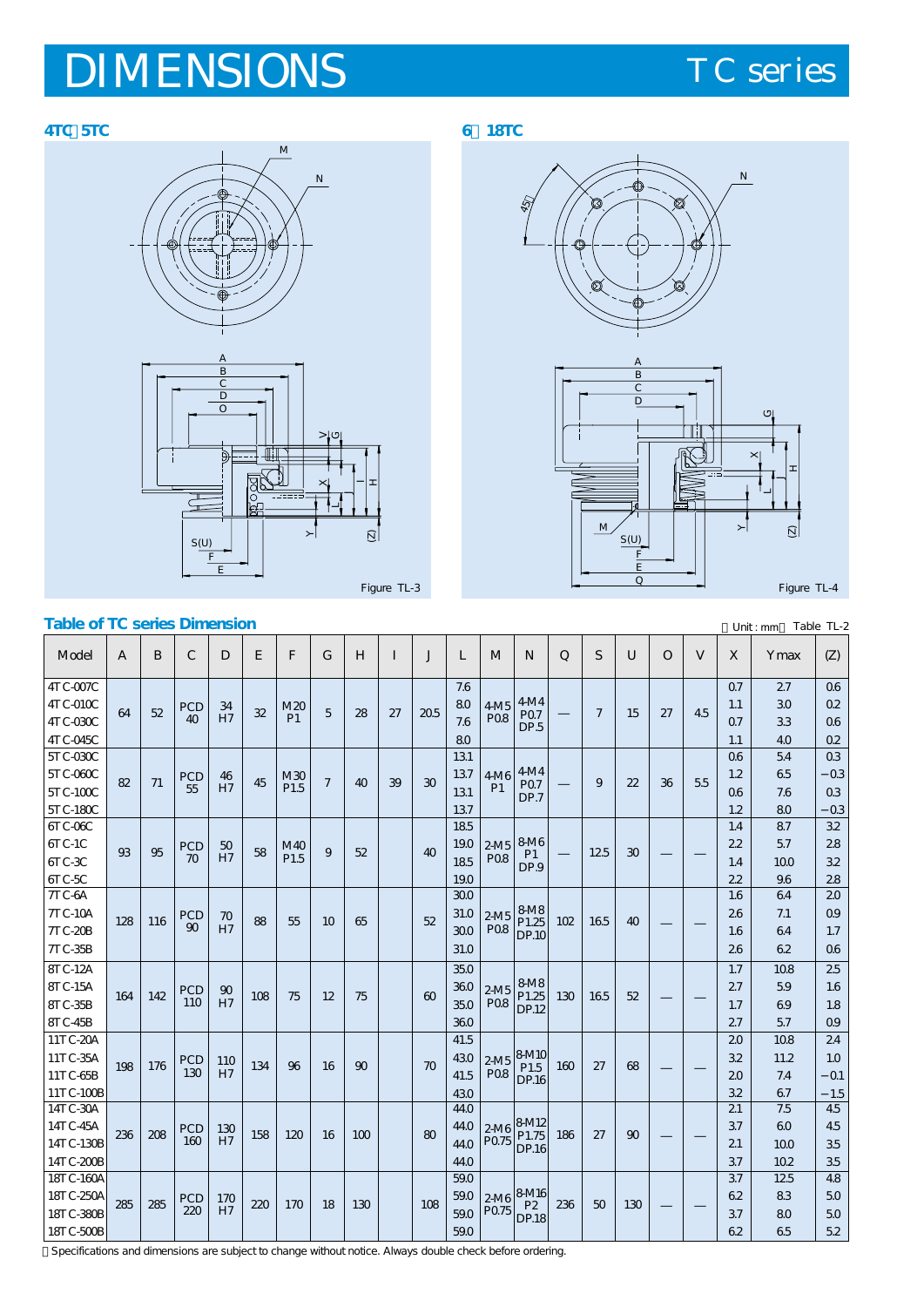# PECIFICATIONS

## **Precautions**<br>M : The di

- : The diameter and pitch of the set-screw inside the torque adjusting nut.<br>N : The Depth of mounting to
- N : The Depth of mounting taps(Use in conjection with N value)
- S : Pre-drilled starter hole size<br>II : Maximum drilling dimension
- : Maximum drilling dimensions (implies that starting
- hole S can be drilled to maximum dimensions  $U$ .<br>X: When an overload occurs, the overload detection : When an overload occurs, the overload detection panel moves X mm.(Refer to Figure TL-6)
- 
- Ymax : Maximum tightening length<br>
(Z) : This dimension indicates the : This dimension indicates the height when the spring is free and should be referred to when calculating tripping torque.<br>T : A diusting range for tripping
- T : Adjusting range for tripping torque
- a : Maximum allowable radial load
- : Maximum allowable thrust load
- c : Maximum allowable bending moment
- $\alpha$  : Maximum allowable angle of deviation error  $\alpha$  : Maximum allowable clearance error
- α : Maximum allowable clearance error
- ε : Maximum allowable parallelism error
- Nmax : Maximum allowable rotating speed
- J : Inertia moment of torque limiter
- : Weight
- Note 1. The amount of clearance error is the amount of allowable axial movement based on the assembly dimensions of H.
- Note 2. Parallelism error indicates the maximum amount of absorption that occurs at the torque transmitting ball of the torque limiter.
- Note 3. Please consult Sankyo for use at speeds that exceed the value of Nmax.

#### **Table of TF series specifications**

| Model                  | T                    | N <sub>m</sub> | a<br>N | b<br>N | $\overline{c}$<br>N <sub>m</sub> | Nmax<br>rpm | $\overline{J}$<br>$kg \, m2$    | W<br>kg |  |
|------------------------|----------------------|----------------|--------|--------|----------------------------------|-------------|---------------------------------|---------|--|
| 4TF-007C<br>$4TF-010C$ | Q <sub>3</sub><br>04 | 07<br>1.0      |        |        |                                  |             |                                 |         |  |
| 4TF-030C               | 1.0                  | 30             | 69     | 392    | 34                               | 2000        | 005<br>$\times$ 10 <sup>3</sup> | 0.24    |  |
| 4TF-045C               | 1.5                  | 4.5            |        |        |                                  |             |                                 |         |  |
| 5TF-030C               | 08                   | 30             |        |        |                                  |             |                                 |         |  |
| 5TF-060C               | 1.5                  | 60             |        |        |                                  |             | 0.24                            |         |  |
| 5TF-100C               | 20                   | 10.0           | 108    | 569    | 69                               | 1600        | $\times$ 10 <sup>3</sup>        | 050     |  |
| 5TF-180C               | 40                   | 180            |        |        |                                  |             |                                 |         |  |
| 6TF-07C                | 2                    | 7              |        |        |                                  |             |                                 |         |  |
| 6TF-1C                 | 3                    | 10             | 3822   |        |                                  |             | 1.3                             | 1.5     |  |
| 6TF-3C                 | 10                   | 30             |        | 7938   | 118                              | 800         | $\times$ 10 <sup>3</sup>        |         |  |
| 6TF-5C                 | 15                   | 50             |        |        |                                  |             |                                 |         |  |
| <b>7TF-7A</b>          | 22                   | 70             |        |        |                                  |             |                                 |         |  |
| 7TF-12A                | 40                   | 120            | 7154   | 10780  | 196                              | 600         | 48                              | 34      |  |
| <b>7TF-25B</b>         | 80                   | 250            |        |        |                                  |             | $\times$ 10 <sup>3</sup>        |         |  |
| <b>7TF-40B</b>         | 120                  | 400            |        |        |                                  |             |                                 |         |  |
| 8TF-12A                | 50                   | 120            |        |        |                                  |             |                                 |         |  |
| 8TF-20A                | 70                   | 200            |        |        |                                  |             |                                 |         |  |
| 8TF-40B                | 120                  | 400            | 10290  | 14700  | 372                              | 400         | 0015                            | 62      |  |
| 8TF-60B                | 200                  | 600            |        |        |                                  |             |                                 |         |  |
| 11TF-25A               | 80                   | 250            |        |        |                                  |             |                                 |         |  |
| 11TF-35A               | 120                  | 350            | 14700  | 22050  | 666                              | 300         | 0035                            | 11.4    |  |
| 11TF-85B               | 220                  | 850            |        |        |                                  |             |                                 |         |  |
| 11TF-120B              | 350                  | 1200           |        |        |                                  |             |                                 |         |  |
| 14TF-30A               | 110                  | 300            |        |        |                                  |             |                                 |         |  |
| 14TF-45A               | 150                  | 450            | 23520  | 28420  | 1019                             | 250         | 0085                            | 20      |  |
| 14TF-120B              | 420                  | 1200           |        |        |                                  |             |                                 |         |  |
| 14TF-180B              | 600                  | 1800           |        |        |                                  |             |                                 |         |  |
| 18TF-130A              | 400                  | 1300           |        |        |                                  |             |                                 |         |  |
| 18TF-180A              | 800                  | 1800           | 30184  | 35280  | 1441                             | 180         | 0 <sub>3</sub>                  | 42      |  |
| 18TF-300B              | 1500                 | 3000           |        |        |                                  |             |                                 |         |  |
| 18TF-500B              | 3000                 | 5000           |        |        |                                  |             |                                 |         |  |

#### **Shaft mounting flange(option)**

Shaft mounting flange can be premachined as shown in the table below.



#### **Dimensions**

| <b>Dimensions</b> |             |     |     |    |                 |    |    | Table TL-5 |  |  |
|-------------------|-------------|-----|-----|----|-----------------|----|----|------------|--|--|
|                   | А           | B   | C   | D  |                 | E  | F  | G          |  |  |
| 6TC               | 88          | 50  | 54  | 16 | 25              | 30 | 11 | (136)      |  |  |
| 7TC               | 108         | 70  | 70  | 20 | 40              | 35 | 15 | (16)       |  |  |
| STC               | 126         | 90  | 90  | 30 | 45              | 40 | 15 | (20)       |  |  |
| 11TC              | 152         | 110 | 108 | 40 | 60 <sup>°</sup> | 40 | 15 | (26)       |  |  |
| 14TC              | 185         | 130 | 135 | 50 | 65              | 55 | 15 | (33)       |  |  |
| $ -$              | .<br>-<br>. |     |     |    |                 |    |    |            |  |  |

Please consult Sankyo for use of 4TC, 5TC and 18TC.

#### Table TL-3 Table of TC series specifications Table TL-4

| Model          | T              | $N \, m$ | deg          | $\alpha$<br>mm | mm             | <b>Nmax</b><br>rpm | $\mathbf{J}$<br>$kg \, m^2$ | W<br>kg |
|----------------|----------------|----------|--------------|----------------|----------------|--------------------|-----------------------------|---------|
| 4TC-007C       | 03             | 0.7      |              |                |                |                    |                             |         |
| $4TC-010C$     | Q <sub>4</sub> | 1.0      | $\mathbf{1}$ | ±1.0           | 005            | 2000               | 009                         | 0.25    |
| 4TC-030C       | 1.0            | 30       |              |                |                |                    | $\times$ 10 <sup>3</sup>    |         |
| 4TC-045C       | 1.5            | 45       |              |                |                |                    |                             |         |
| 5TC-030C       | 0.8            | 30       |              |                |                |                    |                             |         |
| 5TC-060C       | 1.5            | 60       | $\mathbf{1}$ | ±1.0           | 005            | 1600               | 04                          | 068     |
| $5TC-100C$     | 20             | 10.0     |              |                |                |                    | $\times$ 10 <sup>3</sup>    |         |
| 5TC-180C       | 40             | 180      |              |                |                |                    |                             |         |
| 6TC-O6C        | $\overline{2}$ | 6        |              |                |                |                    |                             |         |
| $6TC-1C$       | 3              | 10       | 1.5          | ±1.5           | 005            | 1000               | 1.7                         | 1.5     |
| 6TC-3C         | 8              | 30       |              |                |                |                    | $\times$ 10 <sup>3</sup>    |         |
| 6TC-5C         | 15             | 50       |              |                |                |                    |                             |         |
| 7TC-6A         | 20             | 60       |              |                |                |                    |                             |         |
| 7TC-10A        | 30             | 100      | 1.2          | ±1.8           | Q <sub>1</sub> | 700                | 58                          | 32      |
| <b>7TC-20B</b> | 60             | 200      |              |                |                |                    | $\times$ 10 <sup>3</sup>    |         |
| <b>7TC-35B</b> | 100            | 350      |              |                |                |                    |                             |         |
| 8TC-12A        | 40             | 120      |              |                |                |                    |                             |         |
| <b>8TC-15A</b> | 60             | 150      | 1.2          | ± 2            | $\Omega$ 1     | 500                | 0014                        | 53      |
| <b>8TC-35B</b> | 100            | 350      |              |                |                |                    |                             |         |
| 8TC-45B        | 120            | 450      |              |                |                |                    |                             |         |
| 11TC-20A       | 70             | 200      |              |                |                |                    |                             |         |
| 11TC-35A       | 100            | 350      | $\mathbf{1}$ | ± 25           | $\Omega$ 1     | 400                | 0035                        | 108     |
| 11TC-65B       | 200            | 650      |              |                |                |                    |                             |         |
| 11TC-100B      | 300            | 1000     |              |                |                |                    |                             |         |
| 14TC-30A       | 100            | 300      |              |                |                |                    |                             |         |
| 14TC-45A       | 150            | 450      | 07           | ± 35           | $\Omega$ 1     | 300                | 0093                        | 20      |
| 14TC-130B      | 500            | 1300     |              |                |                |                    |                             |         |
| 14TC-200B      | 800            | 2000     |              |                |                |                    |                             |         |
| 18TC-160A      | 700            | 1600     |              |                |                |                    |                             |         |
| 18TC-250A      | 1000           | 2500     | 0.5          | ± 35           | 0 <sub>1</sub> | 200                | Q <sub>4</sub>              | 45      |
| 18TC-380B      | 1600           | 3800     |              |                |                |                    |                             |         |
| 18TC-500B      | 3000           | 5000     |              |                |                |                    |                             |         |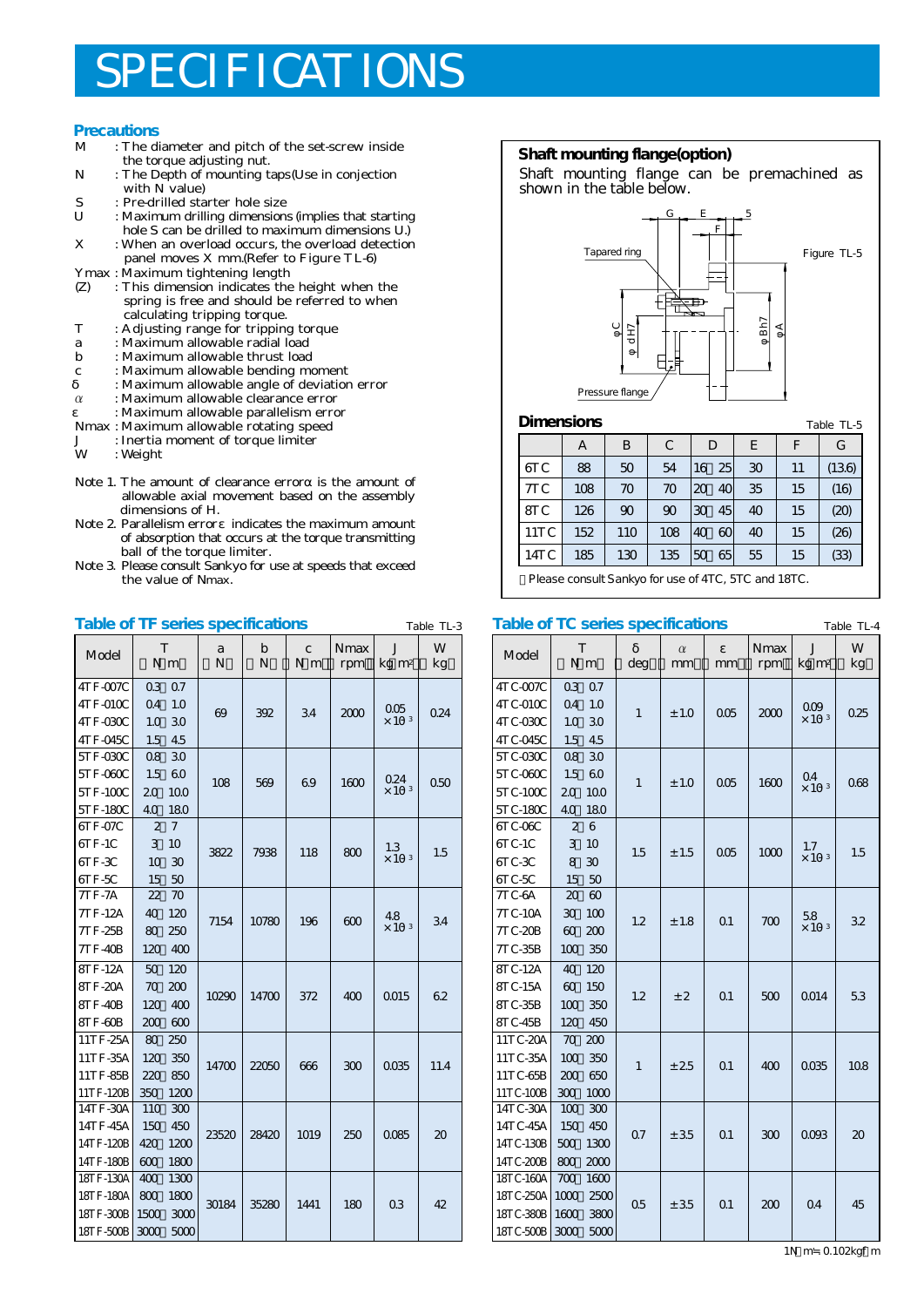# **ODEL SELECTION**

### **Torque limiter selection**

Torque limiters are mechanical overload clutches used to prevent overloading by automatically disengaging in the event of excessive torque.

They should be mounted on the nearest place of the final output number most likely to cause trouble.

It is necessary to choose the proper model/size torque limiter which best fits the application (i.e, purpose, configuration) to effectively prevent overloads from affecting the drive train.

## **Calculation procedure**

#### **(1)Type selection**

a)TF series : for direct mounting of table, arm, gear or sprocket

b)TC series : for engagement of two shafts

#### **(2)Required torque for normal operation**

(a)When mounting torque limiter onto an output shaft of an indexing device, the total torque for the output shaft(Tt), should be calculated as the required torque.

(b)When mounting torque limiter onto the input shaft of an indexing device, cam shaft torque(Tc) should be calculated as the required torque.

## **(3)Tripping torque**

Service factor(F) multiplied by the required torque( $Tt$ ,  $Tc$ ) is the tripping torque( $T$ )

| Service factor(F)<br>Table TL-6            |               |                        |             |  |  |  |  |  |  |
|--------------------------------------------|---------------|------------------------|-------------|--|--|--|--|--|--|
| Shaft speed(rpm)                           | to $40$       | over 40to 200 over 200 |             |  |  |  |  |  |  |
| Indexing device output shaft               | $1.5 \quad 2$ | $1.75$ 22              | 2. 3        |  |  |  |  |  |  |
| Indexing device input shaft 1.4 1.75       |               | $1.6\quad2$            | 1.75 2.5    |  |  |  |  |  |  |
| Transmission output shaft                  | $1.5 \t2$     | $1.75$ 22              | 23          |  |  |  |  |  |  |
| $ Reducer$ cutput shaft $ 1.4 \quad 1.75 $ |               | $1.6 \t2$              | 2.5<br>1.75 |  |  |  |  |  |  |

#### **(4)Size selection (a)TF series**

In consideration of above-calculated radial load, thrust load and bending moment, select a size with a tripping torque $(T)$  rating within the range of adjustment(ref.(T) of dimension table).

#### **(b)TC series**

In consideration of shaft diameter and offset of parallelism and angle, select the size for which tripping torque $(T)$  is whithin the range of adjustment (ref (T) of dimension table)

#### **(5)Etc.**

For proper selection, confirm whether the maximum tripping torque(T) exceeds the static-rated torque(Ts) of an indexing drive.

| Model code                                                                                   |  |                                                                             |                                          |                            |                                                                                               |                                                                                                                                                                                    |  |
|----------------------------------------------------------------------------------------------|--|-----------------------------------------------------------------------------|------------------------------------------|----------------------------|-----------------------------------------------------------------------------------------------|------------------------------------------------------------------------------------------------------------------------------------------------------------------------------------|--|
| Model code<br>example<br>а                                                                   |  | ТF                                                                          | <b>40</b>                                |                            |                                                                                               | Pre-machined shaft holes<br>When ordering, specify the shape of the intended<br>shaft hole. Otherwise, the torque limiter will be<br>shipped with only a pre-drilled starter hole. |  |
| а                                                                                            |  | b                                                                           |                                          |                            |                                                                                               |                                                                                                                                                                                    |  |
| Torque limiter size                                                                          |  | Model                                                                       |                                          | Maximum tripping torque    |                                                                                               | Type of spring                                                                                                                                                                     |  |
|                                                                                              |  | ΤF<br>TF series                                                             |                                          | 40<br>Tmax 400N m(40kgf m) |                                                                                               | Heavy-duty bellville springs                                                                                                                                                       |  |
| Indicates the size of the<br>torque limiter                                                  |  | Indicates the type of torque limiter<br>TF TF series<br><b>TC</b> TC series | Indicates the maximum<br>tripping torque |                            | A Light-duty Bellville springs<br><b>B</b> Heavy-duty Bellville springs<br>Coil springs<br> c |                                                                                                                                                                                    |  |
| For further information of shaft hole, please contact sankyo by e-mail or visit our website. |  |                                                                             |                                          |                            |                                                                                               |                                                                                                                                                                                    |  |

#### **Appendix**

#### **Using a Overload detection switch**

When an overload occurs, the overload detection panel will move X mm (as documented in our brochure). The customer can use this feature to detect the overload with a sensor which should be tied into the drive

control system.



#### **(1)Proximity switches**

Proximity switches are ideal for detecting the torque limiter overload detection panel because they function on a non-contact principle. Proximity switches are available in low-profile designs (see table below) making them suitable for tight locations.

#### **(2)Micro switches**

Micro switches function on contact and should therefore be used for low-speed applications. When selecting a micro switch, pay attention to the operating distance of the switch. Also the switch should be mounted so that it touches the panel when an overload occurs, not in normal operating condition.